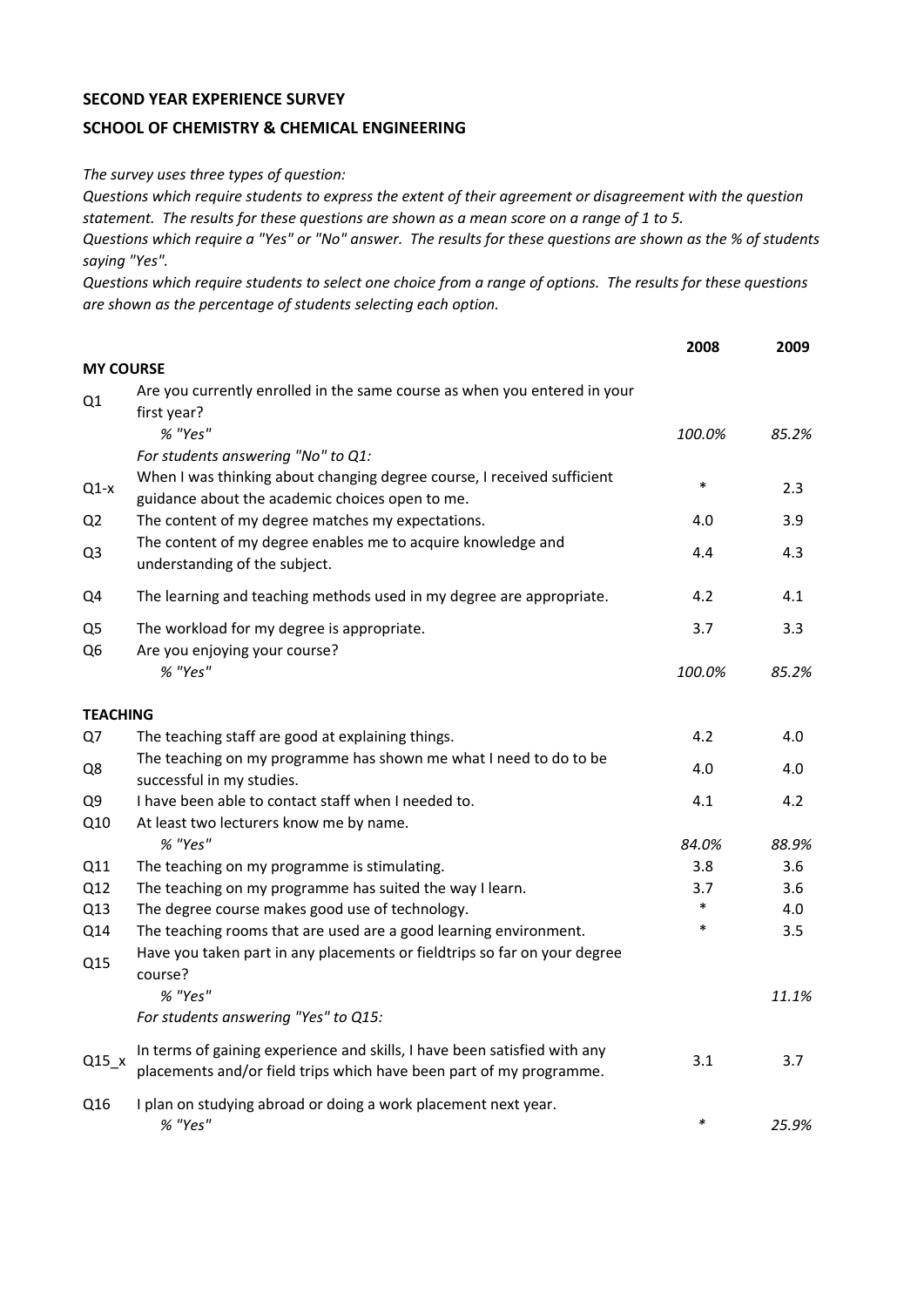|                 |                                                                                                      | 2008   | 2009   |
|-----------------|------------------------------------------------------------------------------------------------------|--------|--------|
|                 | <b>ASSESSMENT AND FEEDBACK</b>                                                                       |        |        |
| Q17             | Feedback on my work has been prompt (within three weeks of submission of<br>the work).               | 3.8    | 3.7    |
| Q18             | Feedback on my work has helped me in my learning.                                                    | 4.4    | 3.8    |
| Q19             | The criteria used in assessing work were made clear at the beginning of my<br>programme.             | 3.6    | 4.1    |
| Q <sub>20</sub> | I am satisfied with my academic performance on my modules.                                           | 3.5    | 3.7    |
| <b>SERVICES</b> |                                                                                                      |        |        |
|                 | Where I have used them, I have been satisfied with the following:                                    |        |        |
| Q <sub>21</sub> | <b>Accommodation Office</b>                                                                          | 3.5    | 3.9    |
| Q <sub>22</sub> | <b>Admissions Office</b>                                                                             | 3.9    | 4.1    |
| Q <sub>23</sub> | <b>Campus Eating Places</b>                                                                          | $\ast$ | 3.5    |
| Q24             | Careers Services, Work Placement Centre, Jobshop                                                     | 4.0    | 3.6    |
| Q <sub>25</sub> | <b>Counselling Service</b>                                                                           | $\ast$ | 3.0    |
| Q26             | <b>Disability Services</b>                                                                           | 2.7    | 3.0    |
| Q27             | <b>Health Services</b>                                                                               | 3.5    | $\ast$ |
| Q28             | <b>Finance Office</b>                                                                                | 3.8    | 4.1    |
| Q29             | Learning Development Service                                                                         | $\ast$ | 3.3    |
| Q30             | Queen's International                                                                                | 3.0    | 3.3    |
| Q31             | Queen's Sport (PEC)                                                                                  | $\ast$ | 4.1    |
| Q <sub>32</sub> | Student Jobshop                                                                                      | $\ast$ | 3.7    |
| Q <sub>33</sub> | <b>Student Records and Examinations</b>                                                              | 3.8    | 3.7    |
| Q34             | <b>Student Support</b>                                                                               | 3.4    | $\ast$ |
| Q <sub>35</sub> | <b>Student Guidance Centre</b>                                                                       | 3.6    | 3.9    |
| Q36             | Students' Union                                                                                      | $\ast$ | 4.0    |
| Q37             | University Clubs and Societies                                                                       | $\ast$ | 3.7    |
| Q38             | The Students' Union has enhanced my experience at Queen's.                                           | $\ast$ | 3.4    |
| <b>ADVICE</b>   |                                                                                                      |        |        |
|                 | I have received sufficient guidance about the academic choices open to me:                           |        |        |
| Q39             | Post-admission (from Schools, Academic Staff)                                                        | 3.5    | ∗      |
| Q40             | When I was thinking about what modules I would take in second year                                   | $\ast$ | 3.4    |
| Q41             | Now that I am in my second year                                                                      | 3.9    | 3.6    |
| Q42             | Queen's information on tuition fees and bursaries was helpful.                                       | *      | 3.1    |
| Q43             | The most useful source of information on tuition fees and financial support<br>was:                  |        |        |
|                 | Secondary School                                                                                     | $\ast$ | $\ast$ |
|                 | E&LB/LEA                                                                                             | $\ast$ | *      |
|                 | <b>UCAS</b>                                                                                          | *      | *      |
|                 | Queen's literature (leaflets, correspondence)                                                        | 29.2%  | *      |
|                 | Queen's website                                                                                      | 70.8%  |        |
|                 | Other                                                                                                | $\ast$ | *      |
|                 | <b>LEARNING RESOURCES</b>                                                                            |        |        |
| Q44             | The library resources (eg, books, journals) are good enough for my needs.                            | 4.2    | 4.2    |
| Q45             | The library services (eg, borrower services, information, training) are good<br>enough for my needs. | 4.2    | 4.1    |
| Q46             | I have been able to access computers when I needed to.                                               | 4.5    | 4.2    |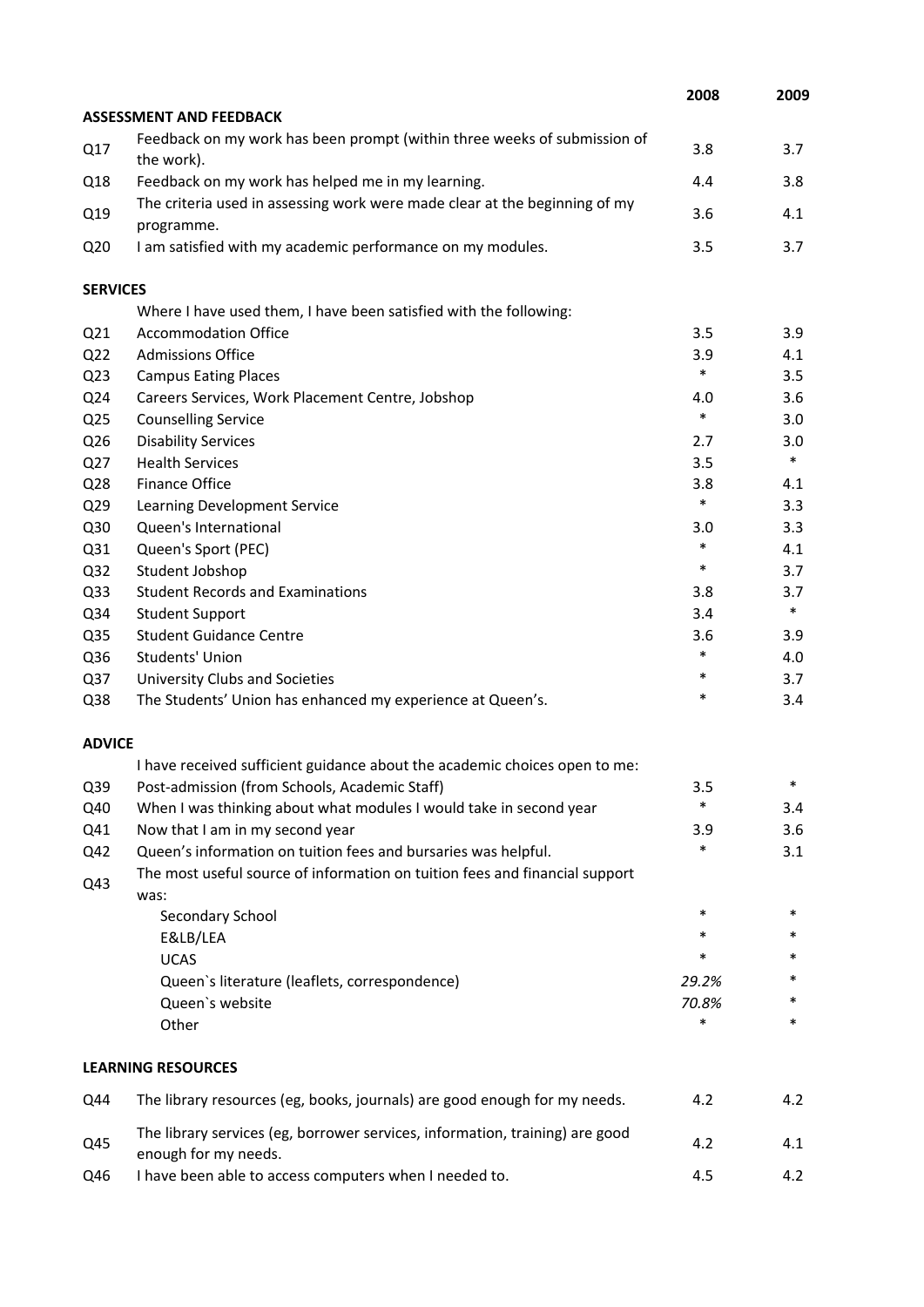|                 |                                                                                                  | 2008   | 2009    |
|-----------------|--------------------------------------------------------------------------------------------------|--------|---------|
|                 | <b>STUDY LIFE BALANCE</b>                                                                        |        |         |
| Q47             | How many hours of time-tabled classes (eg, lectures, tutorials, seminars,                        |        |         |
|                 | practicals) have you had scheduled in an average week during term-time?                          |        |         |
|                 | $0-6$                                                                                            | 4.0%   | 0.0%    |
|                 | $7 - 12$                                                                                         | 0.0%   | 7.4%    |
|                 | $13 - 18$                                                                                        | 24.0%  | 0.0%    |
|                 | 19-24                                                                                            | 56.0%  | 70.4%   |
|                 | $25+$                                                                                            | 16.0%  | 22.2%   |
| Q48             | How many days per week during term-time do you typically come to Queen's<br>to study?            |        |         |
|                 | 1                                                                                                | 11.8%  | 3.7%    |
|                 | $\overline{2}$                                                                                   | 29.4%  | 0.0%    |
|                 | 3                                                                                                | 11.8%  | 0.0%    |
|                 | 4                                                                                                | 5.9%   | 7.4%    |
|                 | $5+$                                                                                             | 41.2%  | 88.9%   |
| Q49             | Where are you living while you are attending Queen's?                                            |        |         |
|                 | At Home                                                                                          | 29.2%  | 37.0%   |
|                 | Other private accommodation                                                                      | 70.8%  | 59.3%   |
|                 | University run accommodation                                                                     | 0.0%   | 3.7%    |
| Q50             | Have you been required to take on employment (part-time, full-time) to                           |        |         |
|                 | finance yourself through university?                                                             |        |         |
|                 | % "Yes"                                                                                          | 80.0%  | 70.4%   |
|                 | For students answering "Yes" to Q50:                                                             |        |         |
|                 | Q50_x Please select the number of hours you work in your job per week:                           |        |         |
|                 | $1 - 5$                                                                                          | 10.0%  | $0.0\%$ |
|                 | $6 - 10$                                                                                         | 20.0%  | 26.3%   |
|                 | $10 - 15$                                                                                        | 15.0%  | 57.9%   |
|                 | $16 - 20$                                                                                        | 45.0%  | 15.8%   |
|                 | $21 - 25$                                                                                        | 5.0%   | 0.0%    |
|                 | $26+$                                                                                            | 5.0%   | 0.0%    |
| Q51             | I find it difficult to balance academic and other commitments such as:                           |        |         |
|                 | Social Life                                                                                      | 3.0    | 2.7     |
|                 | Work (part-time, full-time)                                                                      | 3.0    | 2.6     |
|                 | Caring for others (parent, partner, children)                                                    | 2.9    | 2.8     |
|                 | PERSONAL DEVELOPMENT                                                                             |        |         |
| Q <sub>52</sub> | My programme requires me to work with other students.                                            | 4.4    | 4.5     |
| Q53             | I have received sufficient advice about Personal Development Planning (PDP).                     | 3.2    | 3.4     |
| Q54             | I am not as motivated towards my studies as I should be.                                         | 3.4    | 3.3     |
| Q55             | I haven't done the background reading expected of me.                                            | 3.3    | 3.4     |
| Q56             | Academic work at this level is harder than I expected it to be.                                  | 3.0    | 2.9     |
| Q57             | I feel I have made the right choice of programme.                                                | 4.0    | 3.9     |
| Q58             | I know what I want to do when I graduate.                                                        | 3.0    | 3.0     |
| Q59             | I am confident that my programme will lead to a job at a level that matches<br>my qualification. | 4.2    | 3.9     |
| Q60             | I enjoy the social side of being at Queen's.                                                     | 4.2    | 4.1     |
| Q61             | I know about Degree Plus.                                                                        | $\ast$ | 2.1     |
| Q <sub>62</sub> | I have been encouraged to meet with a Careers Adviser to discuss my future<br>plans              | 2.7    | 3.0     |